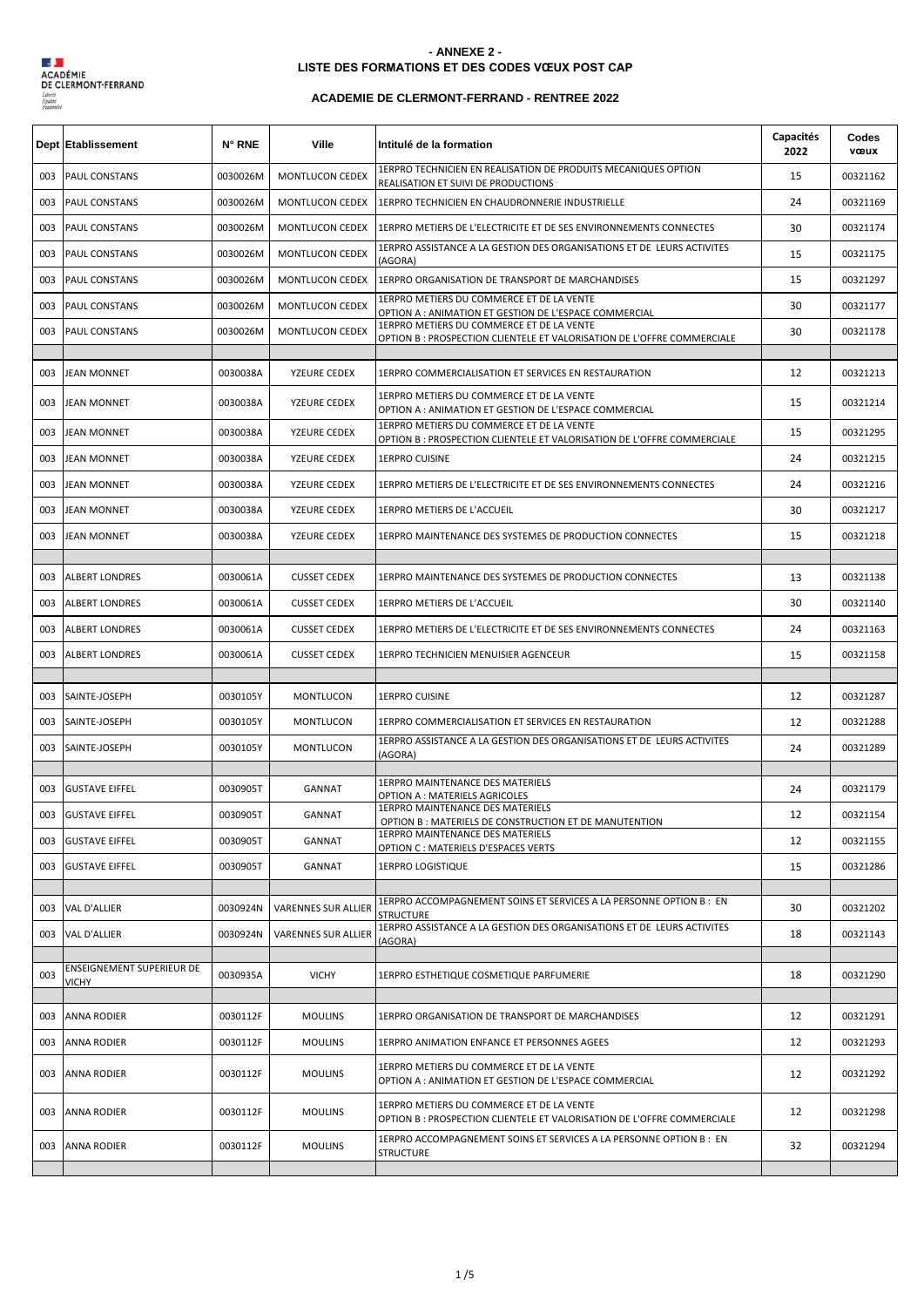|     | Dept Etablissement             | N° RNE   | Ville                           | Intitulé de la formation                                                                                                                                                      | Capacités<br>2022 | Codes<br>vœux |
|-----|--------------------------------|----------|---------------------------------|-------------------------------------------------------------------------------------------------------------------------------------------------------------------------------|-------------------|---------------|
| 003 | ALBERT EINSTEIN                | 0031043T | MONTLUCON CEDEX                 | 1ERPRO MAINTENANCE DES VEHICULES<br>OPTION A : VOITURES PARTICULIERES                                                                                                         | 20                | 00321166      |
| 003 | ALBERT EINSTEIN                | 0031043T | MONTLUCON CEDEX                 | <b>1ERPRO REPARATION DES CARROSSERIES</b>                                                                                                                                     | 10                | 00321167      |
| 003 | <b>ALBERT EINSTEIN</b>         | 0031043T | MONTLUCON CEDEX                 | 1ERPRO SYSTEMES NUMERIQUES OPTION B : AUDIOVISUELS, RESEAU ET EQUIPEMENT<br>DOMESTIQUES                                                                                       | 12                | 00321231      |
| 003 | ALBERT EINSTEIN                | 0031043T | MONTLUCON CEDEX                 | 1ERPRO SYSTEMES NUMERIQUES OPTION C : RESEAUX INFORMATIQUES ET SYSTEMES<br><b>COMMUNICANTS</b>                                                                                | 18                | 00321144      |
| 003 | <b>ALBERT EINSTEIN</b>         | 0031043T | MONTLUCON CEDEX                 | 1ERPRO INSTALLATEUR EN CHAUFFAGE, CLIMATISATION ET ENERGIES RENOUVELABLES                                                                                                     | 15                | 00321165      |
| 003 | <b>GENEVIEVE VINCENT</b>       | 0031044U | COMMENTRY                       | 1ERPRO ACCOMPAGNEMENT SOINS ET SERVICES A LA PERSONNE OPTION B : EN<br>STRUCTURE                                                                                              | 30                | 00321203      |
| 003 | <b>GENEVIEVE VINCENT</b>       | 0031044U | <b>COMMENTRY</b>                | 1ERPRO ACCOMPAGNEMENT SOINS ET SERVICES A LA PERSONNE OPTION A : A<br><b>DOMICILE</b>                                                                                         | 15                | 00321300      |
| 003 | <b>GENEVIEVE VINCENT</b>       | 0031044U | <b>COMMENTRY</b>                | 1ERPRO BIO-INDUSTRIES DE TRANSFORMATION                                                                                                                                       | 15                | 00321173      |
| 003 | <b>VALERY LARBAUD</b>          | 0031082K | <b>CUSSET CEDEX</b>             | 1ERPRO ACCOMPAGNEMENT SOINS ET SERVICES A LA PERSONNE OPTION B : EN<br>STRUCTURE                                                                                              | 30                | 00321204      |
| 003 | <b>VALERY LARBAUD</b>          | 0031082K | <b>CUSSET CEDEX</b>             | 1ERPRO COMMERCIALISATION ET SERVICES EN RESTAURATION                                                                                                                          | 24                | 00321205      |
| 003 | <b>VALERY LARBAUD</b>          | 0031082K | <b>CUSSET CEDEX</b>             | 1ERPRO METIERS DU COMMERCE ET DE LA VENTE                                                                                                                                     | 30                | 00321114      |
| 003 | <b>VALERY LARBAUD</b>          | 0031082K | <b>CUSSET CEDEX</b>             | OPTION A : ANIMATION ET GESTION DE L'ESPACE COMMERCIAL<br>1ERPRO METIERS DU COMMERCE ET DE LA VENTE<br>OPTION B: PROSPECTION CLIENTELE ET VALORISATION DE L'OFFRE COMMERCIALE | 30                | 00321299      |
| 003 | <b>VALERY LARBAUD</b>          | 0031082K | <b>CUSSET CEDEX</b>             | <b>1ERPRO CUISINE</b>                                                                                                                                                         | 24                | 00321168      |
| 003 | <b>VALERY LARBAUD</b>          | 0031082K | <b>CUSSET CEDEX</b>             | <b>1ERPRO OPTIQUE LUNETTERIE</b>                                                                                                                                              | 24                | 00321180      |
|     |                                |          |                                 |                                                                                                                                                                               |                   |               |
| 015 | <b>MONNET - MERMOZ</b>         | 0150006A | AURILLAC CEDEX                  | 1ERPRO MAINTENANCE DES VEHICULES<br>OPTION A : VOITURES PARTICULIERES                                                                                                         | 20                | 01521149      |
| 015 | <b>MONNET - MERMOZ</b>         | 0150006A | <b>AURILLAC CEDEX</b>           | 1ERPRO MAINTENANCE DES SYSTEMES DE PRODUCTION CONNECTES                                                                                                                       | 15                | 01521152      |
| 015 | MONNET - MERMOZ                | 0150006A | <b>AURILLAC CEDEX</b>           | 1ERPRO SYSTEMES NUMERIQUES OPTION A : SÛRETE ET SECURITE DES<br>INFRASTRUCTURES, DE L'HABITAT ET DU TERTIAIRE                                                                 | 15                | 01521160      |
| 015 | MONNET - MERMOZ                | 0150006A | <b>AURILLAC CEDEX</b>           | 1ERPRO SYSTEMES NUMERIQUES OPTION C : RESEAUX INFORMATIQUES ET SYSTEMES<br><b>COMMUNICANTS</b>                                                                                | 15                | 01521151      |
| 015 | <b>MONNET - MERMOZ</b>         | 0150006A | AURILLAC CEDEX                  | 1ERPRO METIERS DE L'ELECTRICITE ET DE SES ENVIRONNEMENTS CONNECTES                                                                                                            | 15                | 01521205      |
| 015 | <b>RAYMOND CORTAT</b>          | 0150008C | <b>AURILLAC CEDEX</b>           | 1ERPRO ACCOMPAGNEMENT SOINS ET SERVICES A LA PERSONNE OPTION A : A<br><b>DOMICILE</b>                                                                                         | 30                | 01521144      |
| 015 | RAYMOND CORTAT                 | 0150008C | AURILLAC CEDEX                  | 1ERPRO ACCOMPAGNEMENT SOINS ET SERVICES A LA PERSONNE OPTION B : EN<br><b>STRUCTURE</b>                                                                                       | 30                | 01521143      |
| 015 | <b>RAYMOND CORTAT</b>          | 0150008C | AURILLAC CEDEX                  | 1ERPRO COMMERCIALISATION ET SERVICES EN RESTAURATION                                                                                                                          | 12                | 01521145      |
| 015 | <b>RAYMOND CORTAT</b>          | 0150008C | AURILLAC CEDEX                  | 1ERPRO METIERS DU COMMERCE ET DE LA VENTE<br>OPTION A : ANIMATION ET GESTION DE L'ESPACE COMMERCIAL                                                                           | 15                | 01521114      |
| 015 | RAYMOND CORTAT                 | 0150008C | AURILLAC CEDEX                  | 1ERPRO METIERS DU COMMERCE ET DE LA VENTE<br>OPTION B : PROSPECTION CLIENTELE ET VALORISATION DE L'OFFRE COMMERCIALE                                                          | 15                | 01521211      |
| 015 | <b>RAYMOND CORTAT</b>          | 0150008C | <b>AURILLAC CEDEX</b>           | <b>1ERPRO CUISINE</b>                                                                                                                                                         | 12                | 01521132      |
| 015 | <b>RAYMOND CORTAT</b>          | 0150008C | AURILLAC CEDEX                  | 1ERPRO ASSISTANCE A LA GESTIONDES ORGANISATIONS ET DE LEURS ACTIVITES<br>(AGORA)                                                                                              | 18                | 01521117      |
| 015 | JOSEPH CONSTANT                | 0150022T | <b>MURAT</b>                    | 1ERPRO TECHNICIEN CONSTRUCTEUR BOIS                                                                                                                                           | 8                 | 01521146      |
| 015 | JOSEPH CONSTANT                | 0150022T | <b>MURAT</b>                    | 1ERPRO TECHNICIEN MENUISIER AGENCEUR                                                                                                                                          | $\overline{7}$    | 01521120      |
|     |                                |          |                                 |                                                                                                                                                                               |                   |               |
| 015 | DE HAUTE AUVERGNE              | 0150030B | SAINT-FLOUR CEDEX               | 1ERPRO ASSISTANCE A LA GESTIONDES ORGANISATIONS ET DE LEURS ACTIVITES<br>(AGORA)                                                                                              | 12                | 01521124      |
| 015 | DE HAUTE AUVERGNE              | 0150030B | SAINT-FLOUR CEDEX               | 1ERPRO MAINTENANCE DES SYSTEMES DE PRODUCTION CONNECTES                                                                                                                       | 21                | 01521133      |
|     |                                |          |                                 |                                                                                                                                                                               |                   |               |
| 015 | <b>LOUIS MALLET</b>            | 0150599V | <b>ST FLOUR CEDEX</b>           | 1ERPRO BIO-INDUSTRIES DE TRANSFORMATION                                                                                                                                       | 6                 | 01521134      |
| 015 | SAINT-GERAUD                   | 0150047V | AURILLAC                        | 1ERPRO ARTISANAT ET METIERS D'ART OPTION COMMUNICATION VISUELLE<br>PLURIMEDIA                                                                                                 | 30                | 01521202      |
| 015 | <b>GERBERT</b>                 | 0150760V | AURILLAC                        | 1ERPRO METIERS DE L'ACCUEIL                                                                                                                                                   | 25                | 01521203      |
| 015 | <b>GERBERT</b>                 | 0150760V | AURILLAC                        | 1ERPRO ACCOMPAGNEMENT SOINS ET SERVICES A LA PERSONNE OPTION B : EN<br>STRUCTURE                                                                                              | 28                | 01521204      |
|     |                                |          |                                 |                                                                                                                                                                               |                   |               |
| 043 | <b>CHARLES ET ADRIEN DUPUY</b> | 0430020N | LE PUY-EN-VELAY<br><b>CEDEX</b> | 1ERPRO METIERS DE L'ELECTRICITE ET DE SES ENVIRONNEMENTS CONNECTES                                                                                                            | 15                | 04321124      |
| 043 | CHARLES ET ADRIEN DUPUY        | 0430020N | LE PUY-EN-VELAY<br><b>CEDEX</b> | 1ERPRO MAINTENANCE DES VEHICULES OPTION A : VOITURES PARTICULIERES                                                                                                            | 20                | 04321133      |
| 043 | <b>CHARLES ET ADRIEN DUPUY</b> | 0430020N | LE PUY-EN-VELAY<br><b>CEDEX</b> | 1ERPRO TECHNICIEN EN REALSISATION DE PRODUITS MECANIQUES OPTION<br>REALISATION ET SUIVI DE PRODUCTIONS                                                                        | 15                | 04321122      |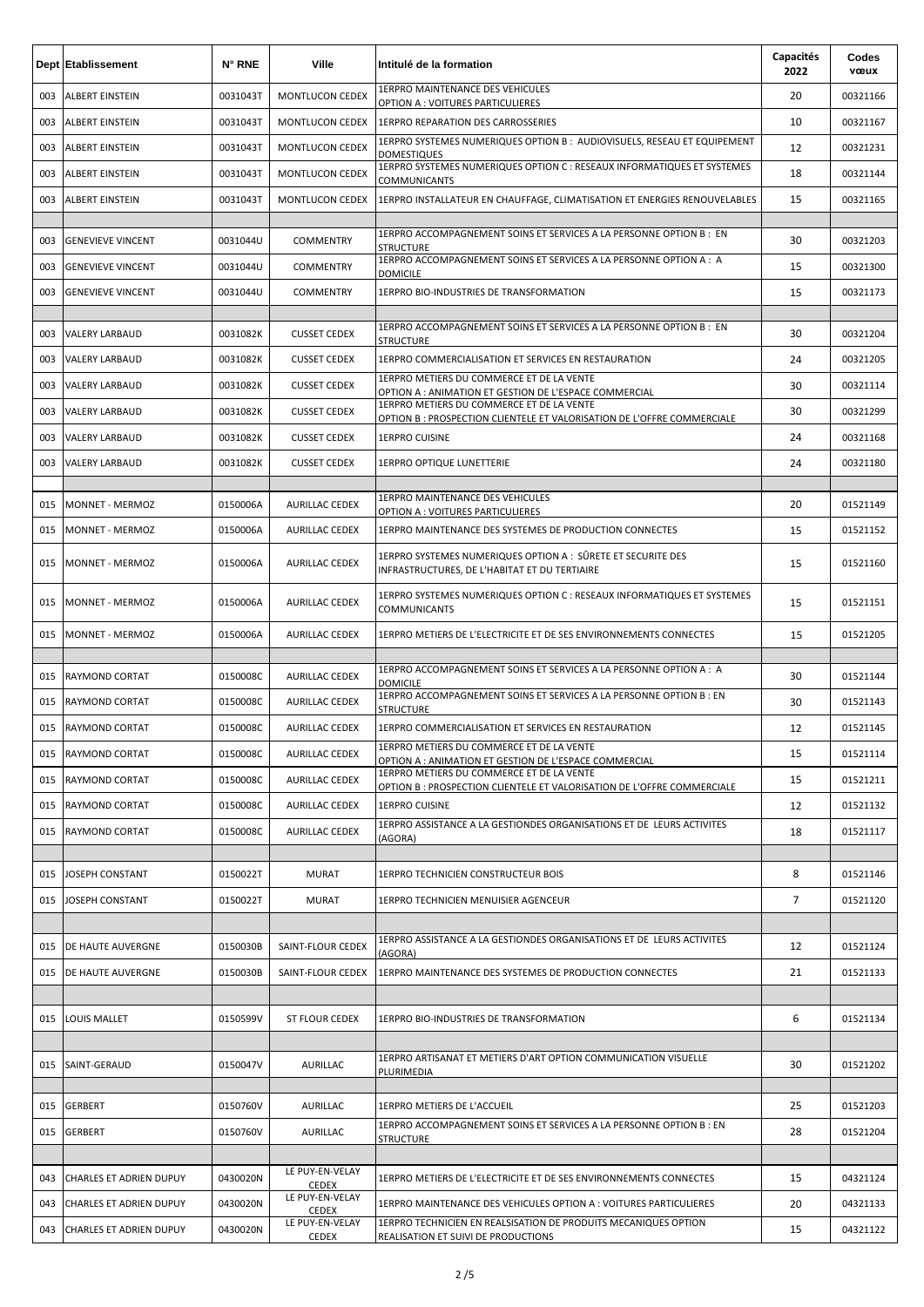|     | <b>Dept Etablissement</b> | N° RNE   | Ville                                 | Intitulé de la formation                                                                                                                                                       | Capacités<br>2022 | Codes<br>vœux |
|-----|---------------------------|----------|---------------------------------------|--------------------------------------------------------------------------------------------------------------------------------------------------------------------------------|-------------------|---------------|
| 043 | <b>AUGUSTE AYMARD</b>     | 0430023S | <b>ESPALY ST MARCEL</b>               | 1ERPRO INSTALLATEUR EN CHAUFFAGE CLIMATISATION ET ENERGIES RENOUVELABLES                                                                                                       | $\overline{7}$    | 04321134      |
| 043 | <b>AUGUSTE AYMARD</b>     | 0430023S | <b>ESPALY ST MARCEL</b>               | <b>1ERPRO TECHNICIEN CONSTRUCTEUR BOIS</b>                                                                                                                                     | 8                 | 04321135      |
|     |                           |          |                                       | 1ERPRO ACCOMPAGNEMENT SOINS ET SERVICES A LA PERSONNE OPTION B : EN                                                                                                            |                   |               |
| 043 | <b>JEAN MONNET</b>        | 0430024T | LE PUY EN VELAY                       | <b>STRUCTURE</b>                                                                                                                                                               | 30                | 04321148      |
| 043 | <b>JEAN MONNET</b>        | 0430024T | LE PUY EN VELAY                       | 1ERPRO COMMERCIALISATION ET SERVICES EN RESTAURATION<br>1ERPRO METIERS DU COMMERCE ET DE LA VENTE                                                                              | 12                | 04321149      |
| 043 | <b>JEAN MONNET</b>        | 0430024T | LE PUY EN VELAY                       | OPTION A : ANIMATION ET GESTION DE L'ESPACE COMMERCIAL<br>1ERPRO METIERS DU COMMERCE ET DE LA VENTE                                                                            | 15                | 04321115      |
| 043 | <b>JEAN MONNET</b>        | 0430024T | LE PUY EN VELAY                       | OPTION B: PROSPECTION CLIENTELE ET VALORISATION DE L'OFFRE COMMERCIALE                                                                                                         | 15                | 04321223      |
| 043 | <b>JEAN MONNET</b>        | 0430024T | LE PUY EN VELAY                       | <b>1ERPRO CUISINE</b><br>1ERPRO ASSISTANCE A LA GESTIONDES ORGANISATIONS ET DE LEURS ACTIVITES                                                                                 | 12                | 04321136      |
| 043 | <b>JEAN MONNET</b>        | 0430024T | LE PUY EN VELAY                       | (AGORA)                                                                                                                                                                        | 24                | 04321117      |
| 043 | SAINT-JULIEN              | 0430053Z | <b>BRIOUDE</b>                        | 1ERPRO COMMERCIALISATION ET SERVICES EN RESTAURATION                                                                                                                           | 12                | 04321210      |
| 043 | SAINT-JULIEN              | 0430053Z | <b>BRIOUDE</b>                        | <b>1ERPRO CUISINE</b>                                                                                                                                                          | 12                | 04321211      |
|     |                           |          |                                       |                                                                                                                                                                                |                   |               |
| 043 | LA CHARTREUSE PARADIS     | 0430101B | BRIVES-CHARENSAC                      | 1ERPRO MAINTENANCE DES SYSTEMES DE PRODUCTION CONNECTES                                                                                                                        | 14                | 04321212      |
| 043 | LA CHARTREUSE PARADIS     | 0430101B | BRIVES-CHARENSAC                      | 1ERPRO METIERS DU FROID ET DES ENERGIES RENOUVELABLES<br>1ERPRO SYSTEMES NUMERIQUES OPTION C : RESEAUX INFORMATIQUES ET SYSTEMES                                               | 14                | 04321213      |
| 043 | LA CHARTREUSE PARADIS     | 0430101B | BRIVES-CHARENSAC                      | <b>COMMUNICANTS</b>                                                                                                                                                            | 14                | 04321214      |
| 043 | LA CHARTREUSE PARADIS     | 0430101B | BRIVES-CHARENSAC                      | 1ERPRO SYSTEMES NUMERIQUES OPTION B : AUDIOVISUELS, RESEAU ET EQUIPEMENT<br><b>DOMESTIQUES</b>                                                                                 | 14                | 04321215      |
| 043 | <b>ANNE-MARIE MARTEL</b>  | 0430098Y | LE PUY-EN-VELAY                       | 1ERPRO ASSISTANCE A LA GESTIONDES ORGANISATIONS ET DE LEURS ACTIVITES                                                                                                          | 18                | 04321216      |
| 043 | ANNE-MARIE MARTEL         | 0430098Y | LE PUY-EN-VELAY                       | (AGORA)<br>1ERPRO METIERS DU COMMERCE ET DE LA VENTE                                                                                                                           | 15                | 04321225      |
| 043 | ANNE-MARIE MARTEL         | 0430098Y | LE PUY-EN-VELAY                       | OPTION A : ANIMATION ET GESTION DE L'ESPACE COMMERCIAL<br>1ERPRO METIERS DU COMMERCE ET DE LA VENTE<br>OPTION B : PROSPECTION CLIENTELE ET VALORISATION DE L'OFFRE COMMERCIALE | 15                | 04321217      |
| 043 | <b>ANNE-MARIE MARTEL</b>  | 0430098Y | LE PUY-EN-VELAY                       | 1ERPRO ACCOMPAGNEMENT SOINS ET SERVICES A LA PERSONNE OPTION B : EN<br><b>STRUCTURE</b>                                                                                        | 30                | 04321218      |
|     |                           |          |                                       |                                                                                                                                                                                |                   |               |
| 043 | NOTRE DAME DU CHÂTEAU     | 0430103D |                                       | MONISTROL-SUR-LOIRE 1ERPRO TECHNICIEN EN CHAUDRONNERIE INDUSTRIELLE                                                                                                            | 20                | 04321219      |
| 043 | NOTRE DAME DU CHÂTEAU     | 0430103D |                                       | MONISTROL-SUR-LOIRE LIERPRO METIERS DE L'ELECTRICITE ET DE SES ENVIRONNEMENTS CONNECTES                                                                                        | 20                | 04321220      |
| 043 | NOTRE DAME DU CHÂTEAU     | 0430103D | MONISTROL-SUR-LOIRE                   | 1ERPRO ASSISTANCE A LA GESTION DES ORGANISATIONS ET DE LEURS ACTIVITES<br>(AGORA)                                                                                              | 11                | 04321221      |
| 043 | NOTRE DAME DU CHÂTEAU     | 0430103D | MONISTROL-SUR-LOIRE 1ERPRO LOGISTIQUE |                                                                                                                                                                                | 9                 | 04321226      |
| 043 | NOTRE DAME DU CHÂTEAU     | 0430103D |                                       | MONISTROL-SUR-LOIRE 1ERPRO PLASTQUES ET COMPOSITES                                                                                                                             | 12                | 04321231      |
| 043 | <b>EMMANUEL CHABRIER</b>  | 0430953C | YSSINGEAUX CEDEX                      | 1ERPRO METIERS DE L'ACCUEIL                                                                                                                                                    | 15                | 04321131      |
| 043 | <b>EMMANUEL CHABRIER</b>  | 0430953C | YSSINGEAUX CEDEX                      | 1ERPRO METIERS DU COMMERCE ET DE LA VENTE OPTION A : ANIMATION ET GESTION<br>DE L'ESPACE COMMERCIAL                                                                            | 8                 | 04321232      |
| 043 | <b>EMMANUEL CHABRIER</b>  | 0430953C | YSSINGEAUX CEDEX                      | 1ERPRO METIERS DU COMMERCE ET DE LA VENTE OPTION B: PROSPECTION CLIENTELE<br>ET VALORISATION DE L'OFFRE COMMERCIALE                                                            | $\overline{7}$    | 04321227      |
| 043 | <b>EMMANUEL CHABRIER</b>  | 0430953C | YSSINGEAUX CEDEX                      | 1ERPRO COMMERCIALISATION ET SERVICES EN RESTAURATION                                                                                                                           | 12                | 04321150      |
| 043 | <b>EMMANUEL CHABRIER</b>  | 0430953C | YSSINGEAUX CEDEX                      | <b>1ERPRO CUISINE</b>                                                                                                                                                          | 12                | 04321132      |
| 043 | <b>EMMANUEL CHABRIER</b>  | 0430953C | YSSINGEAUX CEDEX                      | 1ERPRO MAINTENANCE DES SYSTEMES DE PRODUCTION CONNECTES                                                                                                                        | 24                | 04321128      |
| 063 | <b>BLAISE PASCAL</b>      | 0630001J | AMBERT                                | 1ERPRO ACCOMPAGNEMENT SOINS ET SERVICES A LA PERSONNE OPTION B : EN                                                                                                            | 30                | 06321249      |
| 063 | <b>BLAISE PASCAL</b>      | 0630001J | AMBERT                                | <b>STRUCTURE</b><br>1ERPRO ASSISTANCE A LA GESTIONDES ORGANISATIONS ET DE LEURS ACTIVITES                                                                                      | 18                | 06321167      |
|     |                           |          |                                       | (AGORA)                                                                                                                                                                        |                   |               |
| 063 | <b>FRANCOIS RABELAIS</b>  | 0630012W | <b>BRASSAC LES MINES</b>              | 1ERPRO METIERS DU COMMERCE ET DE LA VENTE<br>OPTION A : ANIMATION ET GESTION DE L'ESPACE COMMERCIAL                                                                            | 15                | 06321210      |
| 063 | <b>FRANCOIS RABELAIS</b>  | 0630012W | <b>BRASSAC LES MINES</b>              | 1ERPRO METIERS DU COMMERCE ET DE LA VENTE<br>OPTION B : PROSPECTION CLIENTELE ET VALORISATION DE L'OFFRE COMMERCIALE                                                           | 15                | 06321374      |
| 063 | LA FAYETTE                | 0630021F | <b>CLERMONT FERRAND</b>               | 1ERPRO METIERS DE L'ELECTRICITE ET DE SES ENVIRONNEMENTS CONNECTES                                                                                                             | 30                | 06321265      |
| 063 | LA FAYETTE                | 0630021F | <b>CLERMONT FERRAND</b>               | 1ERPRO ARTISANAT ET METIERS D'ART OPTION COMMUNICATION VISUELLE<br>PLURIMEDIA                                                                                                  | 15                | 06321269      |
| 063 | LA FAYETTE                | 0630021F | <b>CLERMONT FERRAND</b>               | 1ERPRO MAINTENANCE DES SYSTEMES DE PRODUCTION CONNECTES                                                                                                                        | 28                | 06321270      |
| 063 | LA FAYETTE                | 0630021F | <b>CLERMONT FERRAND</b>               | <b>1ERPRO PHOTOGRAPHIE</b>                                                                                                                                                     | 15                | 06321271      |
| 063 | LA FAYETTE                | 0630021F | <b>CLERMONT FERRAND</b>               | 1ERPRO REALISATION DE PRODUITS IMPRIMES ET PLURIMEDIA OPTION A :<br>PRODUCTIONS GRAPHIQUES                                                                                     | 15                | 06321272      |
| 063 | LA FAYETTE                | 0630021F | <b>CLERMONT FERRAND</b>               | 1ERPRO REALISATION DE PRODUITS IMPRIMES ET PLURIMEDIA OPTION B :<br>PRODUCTIONS IMPRIMEES                                                                                      | 12                | 06321273      |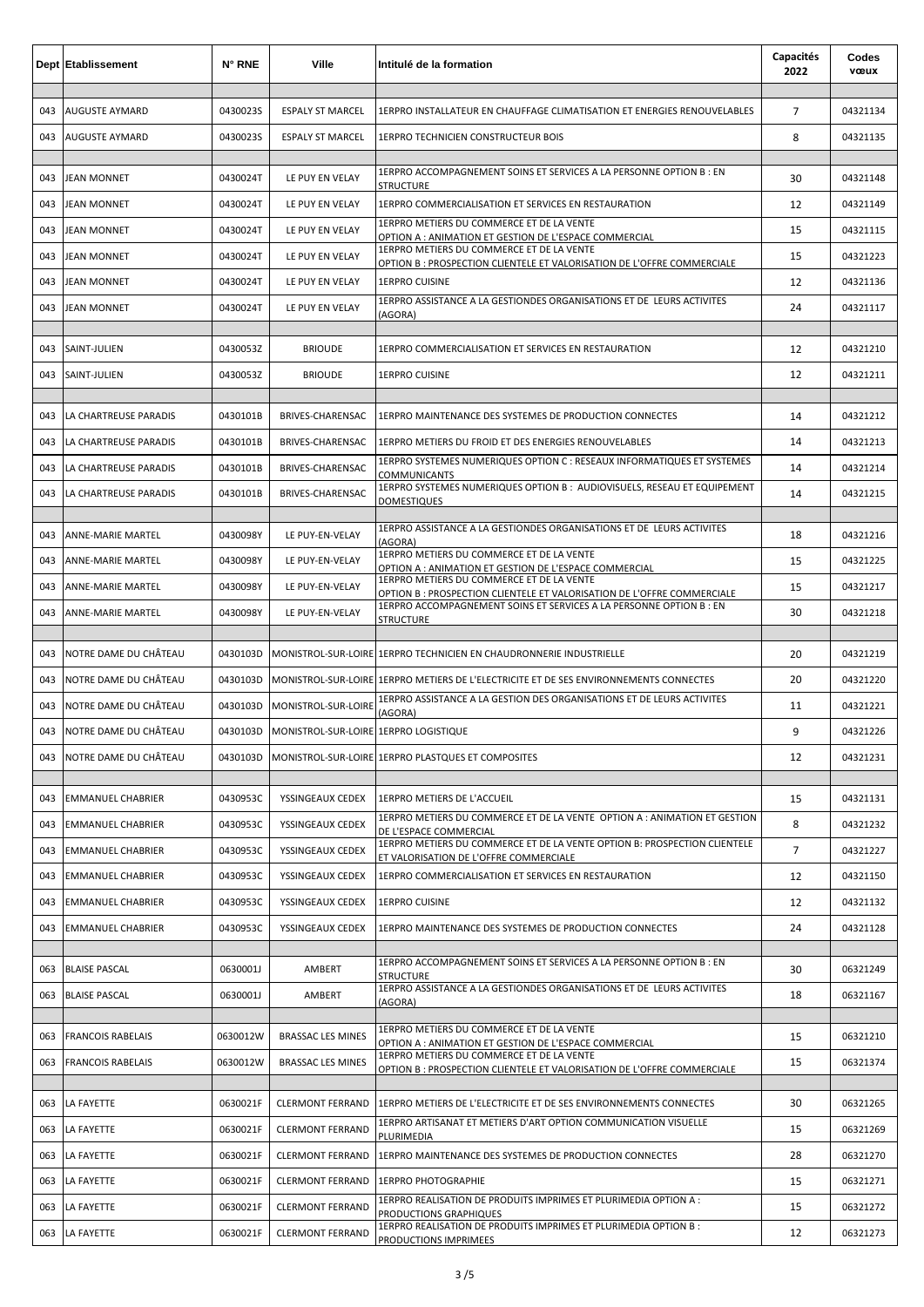|            | <b>Dept Etablissement</b>   | N° RNE               | Ville                                              | Intitulé de la formation                                                                                             | Capacités<br>2022 | Codes<br>vœux        |
|------------|-----------------------------|----------------------|----------------------------------------------------|----------------------------------------------------------------------------------------------------------------------|-------------------|----------------------|
| 063        | <b>ROGER CLAUSTRES</b>      | 0630022G             | <b>CLERMONT FERRAND</b>                            | 1ERPRO CONSTRUCTION DES CAROSSERIES                                                                                  | 8                 | 06321201             |
| 063        | <b>ROGER CLAUSTRES</b>      | 0630022G             | <b>CLERMONT FERRAND</b>                            | 1ERPRO TECHNICIEN EN PROTHESE DENTAIRE                                                                               | 15                | 06321211             |
| 063        | ROGER CLAUSTRES             | 0630022G             | <b>CLERMONT FERRAND</b>                            | <b>1ERPRO REPARATION DES CARROSSERIES</b>                                                                            | 20                | 06321120             |
| 063        | <b>ROGER CLAUSTRES</b>      | 0630022G             | <b>CLERMONT FERRAND</b>                            | 1ERPRO TECHNICIEN EN CHAUDRONNERIE INDUSTRIELLE                                                                      | 24                | 06321121             |
| 063        | <b>ROGER CLAUSTRES</b>      | 0630022G             | <b>CLERMONT FERRAND</b>                            | 1ERPRO TECHNICIEN EN REALSISATION DE PRODUITS MECANIQUES OPTION<br>REALISATION ET SUIVI DE PRODUCTIONS               | 15                | 06321119             |
| 063        | <b>ROGER CLAUSTRES</b>      | 0630022G             | <b>CLERMONT FERRAND</b>                            | 1ERPRO AERONAUTIQUE OPTION SYSTEMES                                                                                  | 12                | 06321266             |
| 063        | <b>ROGER CLAUSTRES</b>      | 0630022G             | <b>CLERMONT FERRAND</b>                            | 1ERPRO AERONAUTIQUE OPTION STRUCTURE                                                                                 | 24                | 06321267             |
| 063        | <b>ROGER CLAUSTRES</b>      | 0630022G             | <b>CLERMONT FERRAND</b>                            | 1ERPRO AERONAUTIQUE OPTION AVIONIQUE                                                                                 | 12                | 06321268             |
| 063        | <b>GERGOVIE</b>             | 0632091F             | <b>CLERMONT FERRAND</b>                            | 1ERPRO ACCOMPAGNEMENT SOINS ET SERVICES A LA PERSONNE OPTION A : A<br><b>DOMICILE</b>                                | 30                | 06321418             |
| 063        | <b>GERGOVIE</b>             | 0632091F             | <b>CLERMONT FERRAND</b>                            | 1ERPRO ACCOMPAGNEMENT SOINS ET SERVICES A LA PERSONNE OPTION B : EN<br><b>STRUCTURE</b>                              | 30                | 06321419             |
| 063        | <b>GERGOVIE</b>             | 0632091F             | <b>CLERMONT FERRAND</b>                            | 1ERPRO METIERS DE L'ELECTRICITE ET DE SES ENVIRONNEMENTS CONNECTES                                                   | 24                | 06321420             |
| 063<br>063 | GERGOVIE<br><b>GERGOVIE</b> | 0632091F<br>0632091F | <b>CLERMONT FERRAND</b><br><b>CLERMONT FERRAND</b> | 1ERPRO METIERS DE LA SECURITE<br>1ERPRO SYST.NUM.OPT.A SURETE SECURITE                                               | 48<br>15          | 06321421<br>06321422 |
| 063        | <b>GERGOVIE</b>             | 0632091F             | <b>CLERMONT FERRAND</b>                            | 1ERPRO ANIMATION ENFANCE ET PERSONNES AGEES                                                                          | 24                | 06321423             |
| 063        | <b>GERGOVIE</b>             | 0632091F             | <b>CLERMONT FERRAND</b>                            | 1ERPRO SYSTEMES NUMERIQUES OPTION C : RESEAUX INFORMATIQUES ET SYSTEMES<br>COMMUNICANTS                              | 15                | 06321424             |
| 063        | <b>GERGOVIE</b>             | 0632091F             | <b>CLERMONT FERRAND</b>                            | 1ERPRO METIERS DE LA COIFFURE                                                                                        | 24                | 06321425             |
| 063        | <b>GERGOVIE</b>             | 0632091F             | <b>CLERMONT FERRAND</b>                            | 1ERPRO ESTHETIQUE COSMETIQUE PARFUMERIE                                                                              | 24                | 06321426             |
| 063        | <b>GERGOVIE</b>             | 0632091F             | <b>CLERMONT FERRAND</b>                            | 1ERPRO HYGIENE PROPRETE STERILISATION                                                                                | 24                | 06321427             |
| 063        | AMEDEE GASQUET              | 0630024J             | <b>CLERMONT FERRAND</b><br>CEDEX <sub>1</sub>      | 1ERPRO METIERS DE L'ACCUEIL                                                                                          | 30                | 06321129             |
| 063        | AMEDEE GASQUET              | 0630024J             | <b>CLERMONT FERRAND</b><br>CEDEX 1                 | 1ERPRO METIERS DU COMMERCE ET DE LA VENTE<br>OPTION A : ANIMATION ET GESTION DE L'ESPACE COMMERCIAL                  | 60                | 06321126             |
| 063        | AMEDEE GASQUET              | 0630024J             | <b>CLERMONT FERRAND</b><br>CEDEX 1                 | 1ERPRO ASSISTANCE A LA GESTIONDES ORGANISATIONS ET DE LEURS ACTIVITES<br>(AGORA)                                     | 30                | 06321212             |
| 063        | AMEDEE GASQUET              | 0630024J             | <b>CLERMONT FERRAND</b><br>CEDEX 1                 | 1ERPRO METIERS DU COMMERCE ET DE LA VENTE<br>OPTION B: PROSPECTION CLIENTELE ET VALORISATION DE L'OFFRE COMMERCIALE  | 30                | 06321125             |
| 063        | HENRI SAINTE-CLAIRE DEVILLE | 0630041C             | <b>ISSOIRE CEDEX</b>                               | 1ERPRO METIERS DE L'ELECTRICITE ET DE SES ENVIRONNEMENTS CONNECTES                                                   | 30                | 06321131             |
| 063        | HENRI SAINTE-CLAIRE DEVILLE | 0630041C             | <b>ISSOIRE CEDEX</b>                               | 1ERPRO ASSISTANCE A LA GESTION DES ORGANISATIONS ET DE LEURS ACTIVITES<br>(AGORA)                                    | 25                | 06321132             |
| 063        | HENRI SAINTE-CLAIRE DEVILLE | 0630041C             | <b>ISSOIRE CEDEX</b>                               | 1ERPRO MAINTENANCE DES SYSTEMES DE PRODUCTION CONNECTES                                                              | 15                | 06321130             |
| 063        | HENRI SAINTE-CLAIRE DEVILLE | 0630041C             | <b>ISSOIRE CEDEX</b>                               | 1ERPRO TECHNICIEN EN CHAUDRONNERIE INDUSTRIELLE                                                                      | 15                | 06321259             |
|            |                             |                      |                                                    | 1ERPRO ARTISANAT ET METIERS D'ART                                                                                    |                   |                      |
| 063        | <b>MARIE LAURENCIN</b>      | 0630054S             | RIOM CEDEX                                         | OPTION MARCHANDISAGE VISUEL<br>1ERPRO ARTISANAT ET METIERS D'ART                                                     | 15                | 06321213             |
| 063        | <b>MARIE LAURENCIN</b>      | 0630054S             | <b>RIOM CEDEX</b>                                  | OPTION TAPIS D'AMEUBLEMENT                                                                                           | 15                | 06321428             |
| 063        | <b>MARIE LAURENCIN</b>      | 0630054S             | <b>RIOM CEDEX</b>                                  | 1ERPRO METIERS DU COMMERCE ET DE LA VENTE<br>OPTION A : ANIMATION ET GESTION DE L'ESPACE COMMERCIAL                  | 30                | 06321142             |
| 063        | <b>MARIE LAURENCIN</b>      | 0630054S             | RIOM CEDEX                                         | 1ERPRO METIERS DU COMMERCE ET DE LA VENTE<br>OPTION B : PROSPECTION CLIENTELE ET VALORISATION DE L'OFFRE COMMERCIALE | 15                | 06321375             |
| 063        | <b>MARIE LAURENCIN</b>      | 0630054S             | RIOM CEDEX                                         | 1ERPRO ASSISTANCE A LA GESTIONDES ORGANISATIONS ET DE LEURS ACTIVITES<br>(AGORA)                                     | 30                | 06321144             |
| 063        | <b>MARIE LAURENCIN</b>      | 0630054S             | <b>RIOM CEDEX</b>                                  | 1ERPRO METIERS DE LA MODE-VETEMENTS                                                                                  | 45                | 06321140             |
|            |                             |                      |                                                    |                                                                                                                      |                   |                      |
| 063        | <b>DESAIX</b>               | 0630061Z             | ST ELOY LES MINES                                  | 1ERPRO ETUDE ET DEFINITION DE PRODUITS INDUSTRIELS                                                                   | 10                | 06321188             |
| 063        | <b>DESAIX</b>               | 0630061Z             | ST ELOY LES MINES                                  | 1ERPRO MAINTENANCE DES SYSTEMES DE PRODUCTION CONNECTES                                                              | 10                | 06321253             |
| 063        | <b>DESAIX</b>               | 0630061Z             | ST ELOY LES MINES                                  | 1ERPRO METIERS DU CUIR : MAROQUINERIE                                                                                | 24                | 06321208             |
| 063        | <b>DESAIX</b>               | 0630061Z             | ST ELOY LES MINES                                  | 1ERPRO PILOTE DE LIGNE DE PRODUCTION                                                                                 | 10                | 06321254             |
| 063        | <b>GERMAINE TILLION</b>     | 0630078T             | <b>THIERS</b>                                      | 1ERPRO METIERS DE L'ELECTRICITE ET DE SES ENVIRONNEMENTS CONNECTES                                                   | 15                | 06321215             |
| 063        | <b>GERMAINE TILLION</b>     | 0630078T             | <b>THIERS</b>                                      | 1ERPRO METIERS DU COMMMERCE ET DE LA VENTE OPTION A : ANIMATION ET<br><b>GESTION ESPACE COMMERCIAL</b>               | 12                | 06321391             |
| 063        | <b>GERMAINE TILLION</b>     | 0630078T             | <b>THIERS</b>                                      | 1ERPRO METIERS DU COMMERCE ET DE LA VENTE<br>OPTION B : PROSPECTION CLIENTELE ET VALORISATION DE L'OFFRE COMMERCIALE | 12                | 06321216             |
| 063        | <b>GERMAINE TILLION</b>     | 0630078T             | <b>THIERS</b>                                      | 1ERPRO METIERS DE L'ACCUEIL                                                                                          | 18                | 06321203             |
| 063        | <b>GERMAINE TILLION</b>     | 0630078T             | <b>THIERS</b>                                      | <b>1ERPRO PLASTIQUES ET COMPOSITES</b>                                                                               | 12                | 06321279             |
| 063        | <b>ANNA RODIER</b>          | 0631050Z             | CLERMONT-FERRAND                                   | 1ERPRO ASSISTANCE A LA GESTIONDES ORGANISATIONS ET DE LEURS ACTIVITES                                                | 32                | 06321376             |
|            |                             |                      |                                                    | (AGORA)                                                                                                              |                   |                      |